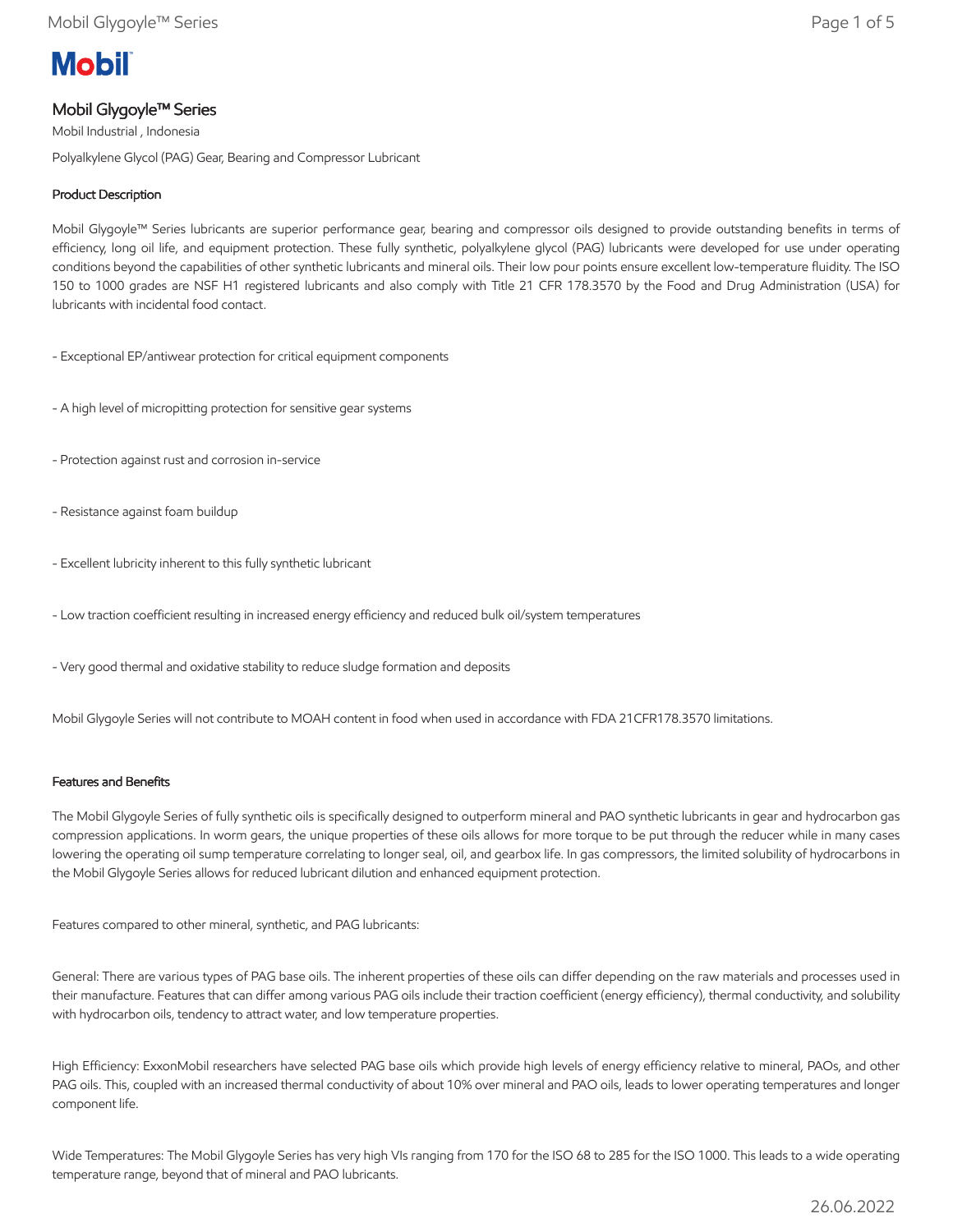Rust Protection: PAG lubricants, which are designed to be immiscible with hydrocarbon oils, tend to absorb water more than mineral or PAO oils. Because of the potential for high water-in-oil levels, care must be taken to prevent the formation of rust on equipment. Mobil Glygoyle Series oils pass major rust tests such as the ASTM D665A and Bethlehem Steel rust test parts A/B, and receives 0,0 ratings in the DIN 51802 Emcor rust test with distilled water. In addition, they show good yellow metal compatibility with a 1B rating in the ASTM D130 test. Mobil Glygoyle Series is not recommended for use in areas where saltwater contamination is expected.

Foam Control: Foam control is important, especially in boxes that are "Sealed for Life". Mobil Glygoyle Series provides excellent results in all three sequences of ASTM D 892 Foam Test.

EP/antiwear: Having the right blend of EP/AW protection is important, especially in worm gears that contain bronze and other yellow metals. The Glygoyle Series of lubricants show excellent EP/antiwear protection with typical results of 12+ in the DIN 51354-2 FZG scuffing test, very low cage and roller wear in the DIN 51819-3 FAG FE8 test, and excellent micropitting protection with a result of ›10-high in the FVA 54 micropitting test (ISO 320).

| <b>Features</b>                                                                  | Advantages and Potential Benefits                                                                                                                          |
|----------------------------------------------------------------------------------|------------------------------------------------------------------------------------------------------------------------------------------------------------|
|                                                                                  | Provides outstanding gear protection under severe load factor situations                                                                                   |
| High thermal and oxidative stability as well as<br>excellent antiwear protection | Increased production because of extended lubricant life, reducing scheduled and unscheduled<br>downtime for routine lubricant changes                      |
|                                                                                  | Lower maintenance costs and replacement expenditures                                                                                                       |
| Low coefficients of friction and traction                                        | Improved gear efficiency and lower oil operating temperatures for lower operating (power) costs<br>and longer seal life                                    |
| High thermal conductivity                                                        | Lowers operating temperatures at the gear mesh and in the bulk oil by improved heat dissipation                                                            |
| High viscosity index, low pour point and absence<br>of wax                       | Easy start-up because of excellent low-temperature fluidity - especially important for successful<br>operation of remotely located equipment               |
| Very good resistance to corrosion and rusting                                    | Excellent equipment protection, even during downtime, provides long equipment life and smooth<br>start-up, with associated labor and material cost savings |
| Multipurpose industrial equipment capability                                     | Potential to use less products and reduced inventory costs                                                                                                 |

#### Applications

The Mobil Glygoyle Series is specifically designed for the lubrication of worm gears, especially for heavy-duty, severe service applications, both in food-grade and non food-grade applications. Additionally, the product family has also proven to be an excellent lubricant for many types of industrial gears and anti-friction bearing applications under severe service conditions. Additionally, their poor miscibility with hydrocarbons makes the lower viscosity grades especially effective in hydrocarbon gas compression applications because of the reduced viscosity dilution that occurs in this application versus hydrocarbon based compressor oils.

The Mobil Glygoyle Series is used for the lubrication of filled for life gearboxes and heavy-duty worm gears, other industrial gearing in a wide variety of applications, lubrication of plain and rolling contact bearings, and most types of compressors.

Specific applications include:

• Filled for life gearboxes, especially high ratio/low-efficiency worm gears

 • Worm gear applications such as those used in conveyers, escalators, material handling, press drives, packaging machinery, ski lifts, agitators and mixers

• Other gear and bearing applications in the cement, metalworking, plastics, food and textile finishing industries

 • Gas Compression utilizing reciprocation, rotary, screw, and centrifugal type compressors in operating conditions beyond the capabilities of other synthetic lubricants and mineral oils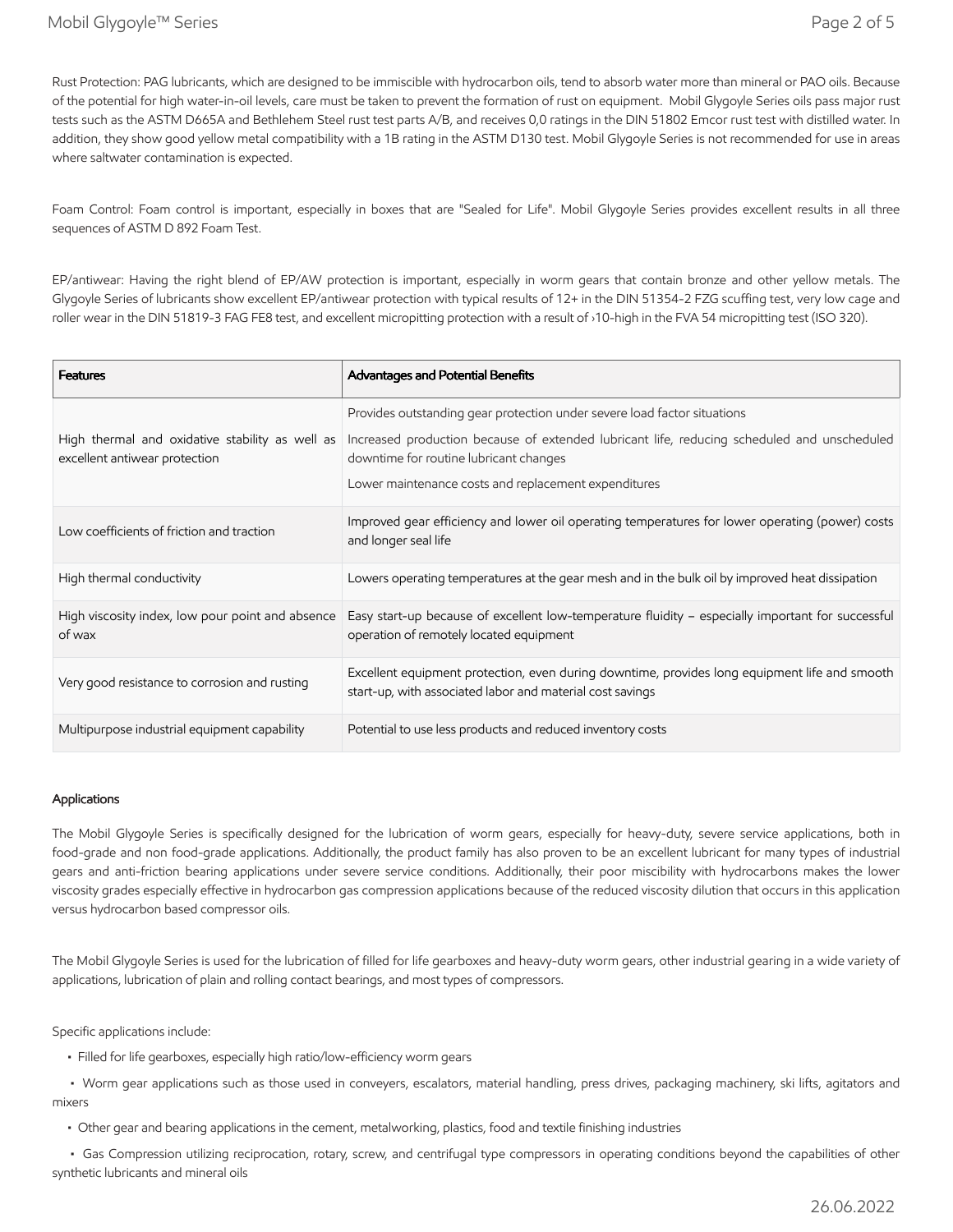### Application notes

Polyalkyleneglycol (PAG) based lubricants have some inherent excellent lubrication properties imparted by the PAG base oil. However, PAG based lubricants do have limitations with respect to compatibility with seal and coating materials, some varieties of light metal alloys and other lubricants. Before applying any PAG lubricant, contact the orginal equipment manufacturer for specific advice on the application.

#### Compatibility with other lubricants

The Mobil Glygoyle Series is not compatible with mineral oils and most other synthetic lubricants. Additionally, depending on the specific type of PAG base fluid, they may not be compatible with other PAG type lubricants. (e. g. Mobil Glygoyle No Series and Mobil Glygoyle ISO VG Series are not miscible). The Mobil Glygoyle Series is not generally recommended for use in systems previously filled with mineral oils or PAO based synthetic lubricants. It is further recommended to check compatibility when topping up or replacing existing PAG fillings with Mobil Glygoyle Series, generally the preference is to avoid mixtures by draining, flushing and refilling.

When changing from mineral oil or other synthetic products to Mobil Glygoyle Series, it is critical to clean the system thoroughly and flush with suitable fluids prior to conversion. For further details please contact your ExxonMobil representative.

#### Water

Mobil Glygoyle Series oils, along with all PAG based lubricants, are hygroscopic and absorb more water than mineral oils or synthetic hydrocarbons before. Therefore extra care should be taken not to expose PAG oils to excessive moisture. Due to their inherent high specific gravity, water does not drop to the bottom of reservoirs, but stays on top of the lubricant.

#### Seal compatibility

PAG based lubricants are not compatible with most standard seal materials used for mineral oils or synthetic hydrocarbons. Incompatible materials are likely to shrink or swell, thus causing severe leakage or seizure of the seal. When converting from mineral oil or synthetic hydrocarbons to Mobil Glygoyle Series, seal compatibility must be considered. FKM and VMQ are normally suitable for use with PAG. NBR materials may be used but have restricted temperature range. In all cases, operating conditions and the variability of elastomer properties from different manufactures should be considered. For best results, consult the equipment supplier or seal manufacturer for specific recommendations.

#### Light Metal Alloys

Mobil Glygoyle Series and PAG lubricants are well suited for gear applications with ferrous and most non ferrous materials. However, Mobil Glygoyle Series and PAG lubricants are not recommended for use with light metal alloys containing Aluminum or Magnesium. PAG lubricants can lead to increased wear when used with light metal alloys of this nature. Please consult the original equipment manufacturer for additional information.

#### Other Materials

Paints, coatings, and some plastics are not suitable for use with PAG lubricants. In general two component paints (reactive paints, epoxy resins) are suitable for use for interior coatings in contact with the lubricant. Otherwise, interiors in contact with the lubricant should be left uncoated. Materials used for oil level gages, inspection doors etc., should preferably be made of natural glass or polyamide materials. Other transparent plastics, (e.g. Plexiglas), may deteriorate and crack under stress.

#### Specifications and Approvals

| This product is recommended for use in applications requiring: | 150 | 220 | 320 | 460 | 680 | 1000 |
|----------------------------------------------------------------|-----|-----|-----|-----|-----|------|
| <b>Fives Cincinnati P-39</b>                                   |     |     |     |     |     |      |

| This product is registered to the requirements of: | 150 | 220 | 320 | 460 | 680 | 1000 |
|----------------------------------------------------|-----|-----|-----|-----|-----|------|
| NSF <sub>H1</sub>                                  |     |     |     |     | ∧   |      |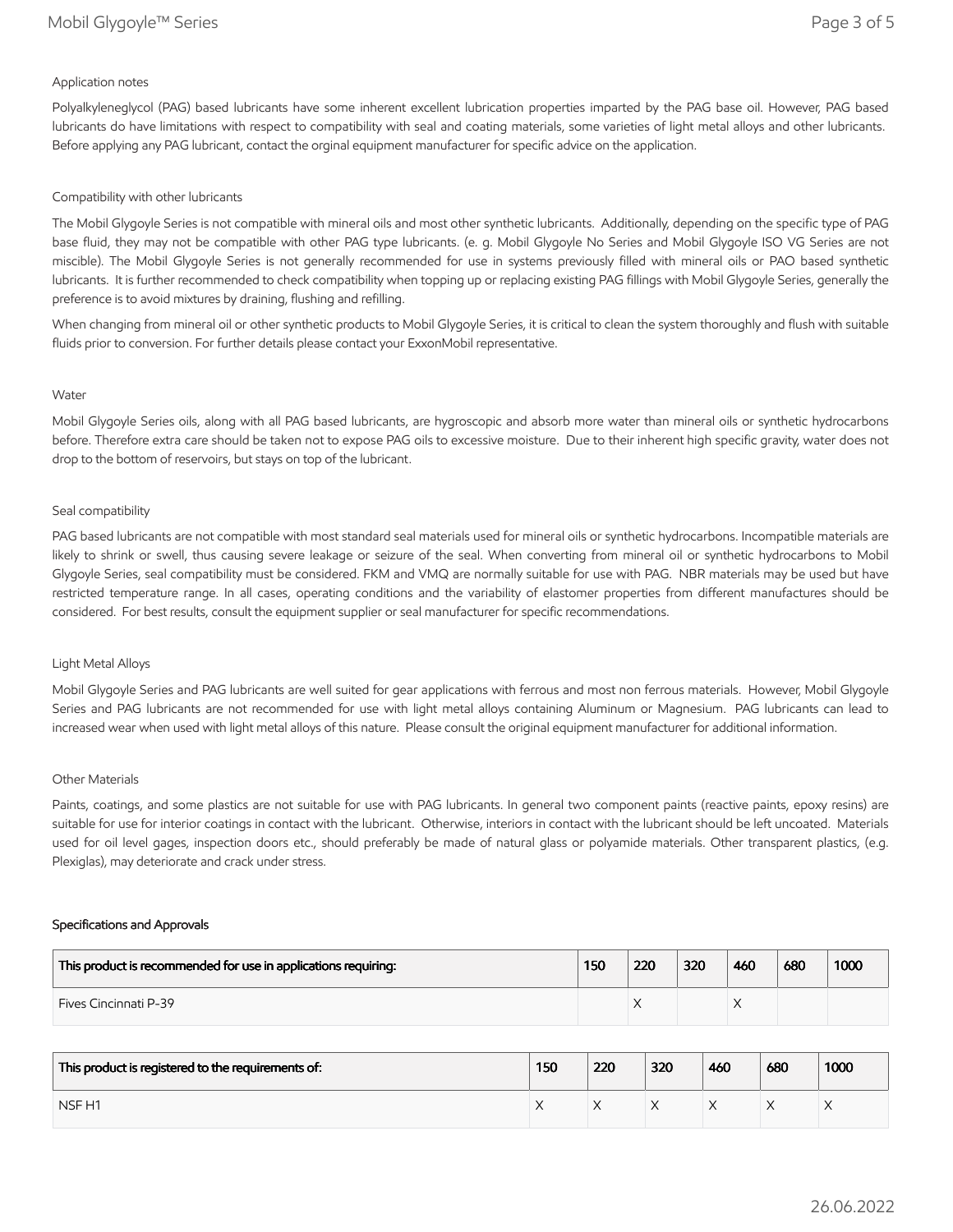## Mobil Glygoyle™ Series **Page 4 of 5**

| This product meets or exceeds the requirements of: | 150 | 220 | 320 | 460 | 680 | 1000 |
|----------------------------------------------------|-----|-----|-----|-----|-----|------|
| FDA 21 CFR 178.3570                                |     |     |     |     |     |      |

#### Properties and Specifications

| Property                                                                          | 68               | 100               | 150               | 220               | 320               | 460               | 680               | 1000               |
|-----------------------------------------------------------------------------------|------------------|-------------------|-------------------|-------------------|-------------------|-------------------|-------------------|--------------------|
| Grade                                                                             | <b>ISO</b><br>68 | <b>ISO</b><br>100 | <b>ISO</b><br>150 | <b>ISO</b><br>220 | <b>ISO</b><br>320 | <b>ISO</b><br>460 | <b>ISO</b><br>680 | <b>ISO</b><br>1000 |
| Copper Strip Corrosion, 24 h, 100 C, Rating, ASTM D130                            | 1B               | 1B                | 1B                | 1B                | 1B                | 1B                | 1B                | 1B                 |
| Density @ 15.6 C, g/cm3, ASTM D4052                                               | 1.079            | 1.079             | 1.078             | 1.077             | 1.077             | 1.076             | 1.076             | 1.076              |
| FZG Scuffing, Fail Load Stage, A/8.3/90, ISO 14635-1                              | 10               | $12+$             | $12+$             | $12+$             | $12+$             | $12+$             | $12+$             | $12+$              |
| Flash Point, Cleveland Open Cup, °C, ASTM D92                                     | 265              | 265               | 265               | 265               | 265               | 265               | 265               | 260                |
| Four-Ball Wear Test, Scar Diameter, 20 kg, 1800 rpm, 1 h, 54 C, mm,<br>ASTM D4172 | 0.4              | 0.4               | 0.4               | 0.4               | 0.4               | 0.4               | 0.4               | 0.4                |
| Kinematic Viscosity @ 100 C, mm2/s, ASTM D445                                     | 11.8             | 17.3              | 26.1              | 38.1              | 55.2              | 77.2              | 112               | 165                |
| Kinematic Viscosity @ 40 C, mm2/s, ASTM D445                                      | 68               | 100               | 150               | 220               | 320               | 460               | 680               | 1000               |
| Pour Point, °C, ASTM D97                                                          | $-30$            | $-30$             | $-33$             | $-33$             | $-33$             | $-33$             | $-33$             | $-33$              |
| Rust Characteristics, Procedure A, ASTM D665                                      | <b>PASS</b>      | <b>PASS</b>       | <b>PASS</b>       | <b>PASS</b>       | <b>PASS</b>       | <b>PASS</b>       | <b>PASS</b>       | <b>PASS</b>        |
| Viscosity Index, ASTM D2270                                                       | 170              | 190               | 210               | 225               | 240               | 250               | 265               | 285                |

#### Health and Safety

Health and Safety recommendations for this product can be found on the Material Safety Data Sheet (MSDS) @ [http://www.msds.exxonmobil.com](http://www.msds.exxonmobil.com/psims/psims.aspx) /psims/psims.aspx

All trademarks used herein are trademarks or registered trademarks of Exxon Mobil Corporation or one of its subsidiaries unless indicated otherwise.

11-2021 ExxonMobil Asia Pacific Pte Ltd Jakarta Representative Office Wisma GKBI 27th Floor Jl. Jenderal Sudirman No. 28 Jakarta 10210 Indonesia

## +62 21 574 0707 [http://www.exxonmobil.com](http://www.exxonmobil.com/)

Typical Properties are typical of those obtained with normal production tolerance and do not constitute a specification. Variations that do not affect product performance are to be expected during normal manufacture and at different blending locations. The information contained herein is subject to change without notice. All products may not be available locally. For more information, contact your local ExxonMobil contact or visit [www.exxonmobil.com](http://www.exxonmobil.com/)

ExxonMobil is comprised of numerous affiliates and subsidiaries, many with names that include Esso, Mobil, or ExxonMobil. Nothing in this document is intended to override or supersede the corporate separateness of local entities. Responsibility for local action and accountability remains with the local ExxonMobil-affiliate entities.